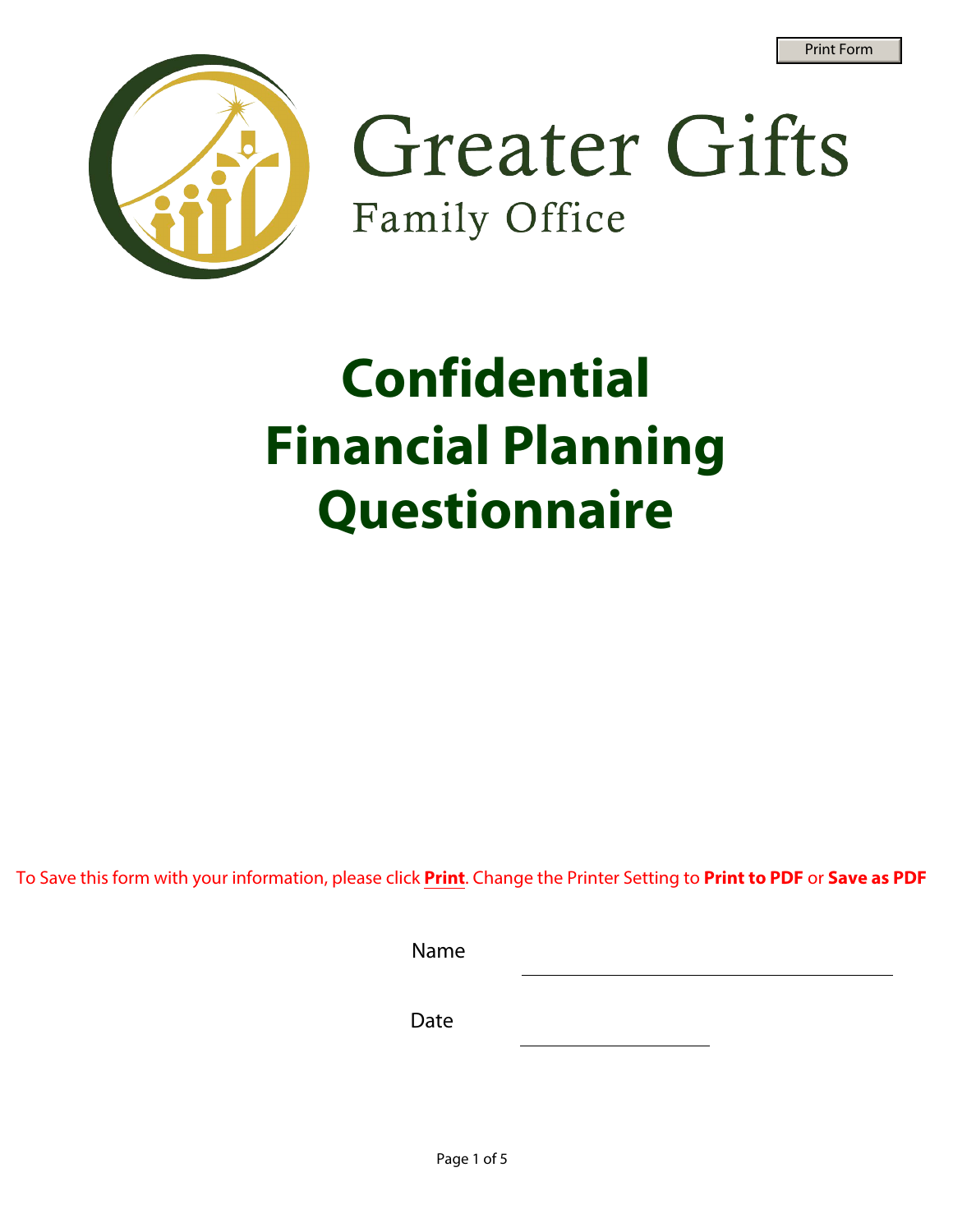## **Disclosure**

This material is not intended as an offer or solicitation for the purchase or sale of any security or financial instrument. It is intended to gather important information designed to better assist with your financial planning process. It is distributed with the understanding that it is not intended to render accounting, legal or tax advice. Please consult your legal or tax advisor concerning such matters, as needed, to answer the following questionnaire.

Investment and insurance products are not insured by the FDIC or other governmental agencies and are subject to investment risk, including possible loss of the principal amount invested.

# **Client Acknowledgement**

To the best of my knowledge, the information provided in this questionnaire is true and correct and reflects an accurate portrayal of my current financial situation. Should any material changes occur prior to the preparation of my financial plan, I will advise Macke Financial Advisory Group, Inc. dba Greater Gifts Family Office immediately.

I further acknowledge that the results of my financial plan will be based on the information I provide, which may include both general and specific recommendations. As my circumstances change, some of the recommendations made within this plan may no longer be appropriate and I should review my situation periodically.

I assume sole responsibility to decide whether to implement the advice contained in the financial plan and to determine whether the recommendations have been implemented correctly.

I understand that the financial plan will include financial projections and make certain assumptions based on historical data that serve as a useful and reasonable basis to develop recommendations. I further acknowledge that there is no guarantee that my experience will match the projections prepared for me.

I agree and acknowledge that the payment of all taxes due on income or capital gains from the implementation of the recommendations remains my sole obligation.

I agree that I am digitally signing this form by typing my name.

| Client Signature    | Date |  |
|---------------------|------|--|
| Co Client Signature | Date |  |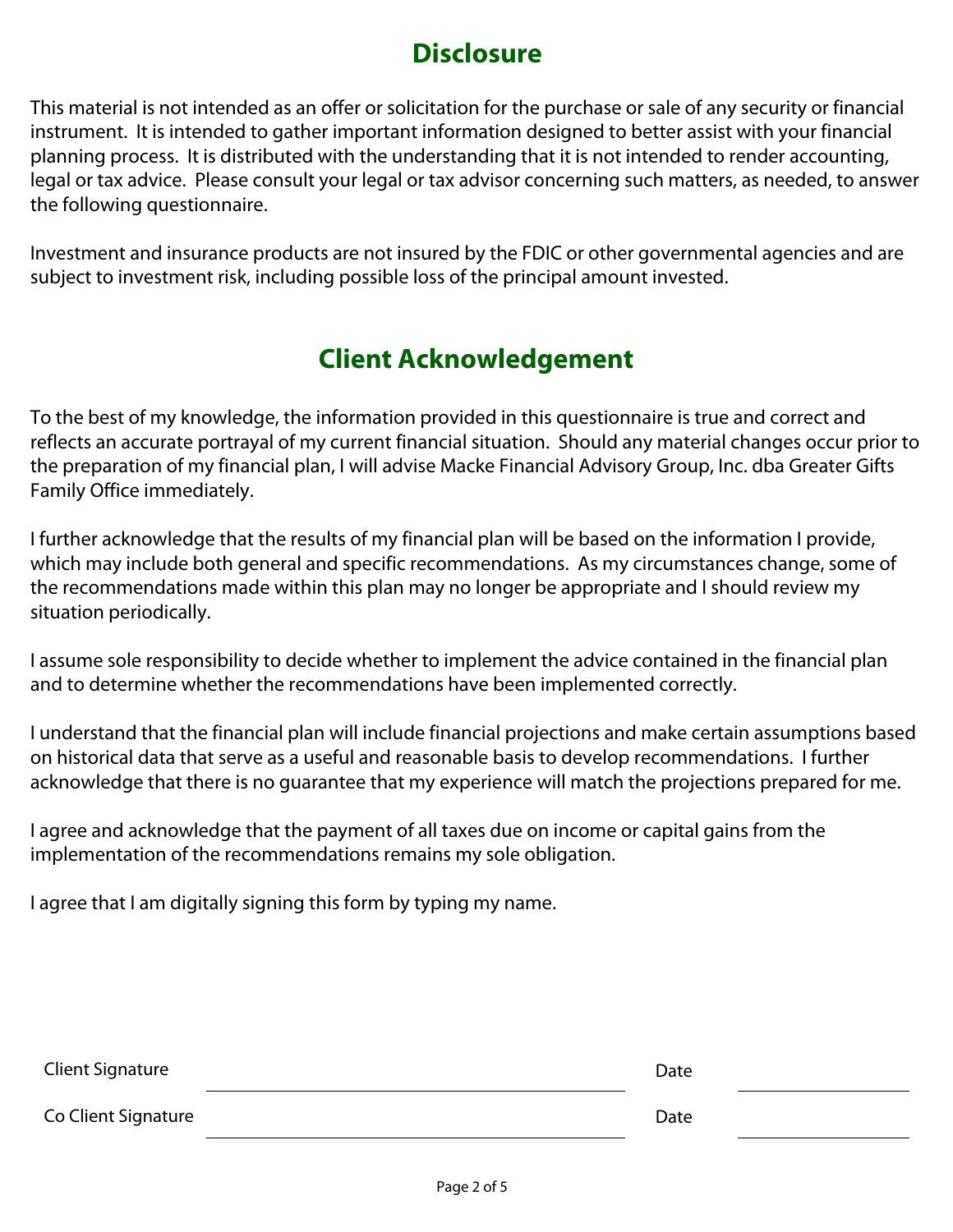# **Personal Information**

|                               | <b>Marital Status:</b> (check one) |                       |                        |                       |
|-------------------------------|------------------------------------|-----------------------|------------------------|-----------------------|
| Single<br>$\mathbf{L}$        | Married<br>$\Box$                  | <b>Date Married:</b>  |                        |                       |
|                               |                                    | <b>Client</b>         |                        | <b>Co-Client</b>      |
| First Name, Middle Initial    |                                    |                       |                        |                       |
| Last Name                     |                                    |                       |                        |                       |
| <b>Birth Date</b>             |                                    |                       |                        |                       |
| <b>Social Security Number</b> |                                    |                       |                        |                       |
| <b>Primary Address:</b>       |                                    |                       |                        |                       |
| Address                       |                                    |                       |                        |                       |
| City, State Zip               |                                    |                       |                        |                       |
|                               |                                    | <b>Client</b>         |                        | <b>Co-Client</b>      |
| Home Phone                    |                                    |                       |                        |                       |
| <b>Cell Phone</b>             |                                    |                       |                        |                       |
| <b>Other Phone</b>            |                                    |                       |                        |                       |
| <b>Email Address</b>          |                                    |                       |                        |                       |
| Web Page                      |                                    |                       |                        |                       |
| <b>Other Address:</b>         |                                    |                       |                        |                       |
| <b>Address</b>                |                                    |                       |                        |                       |
| City, State Zip               |                                    |                       |                        |                       |
| <b>Drivers License:</b>       |                                    | <b>License Number</b> | <b>Expiration Date</b> | <b>State of Issue</b> |
| Client                        |                                    |                       |                        |                       |
| Co-Client                     |                                    |                       |                        |                       |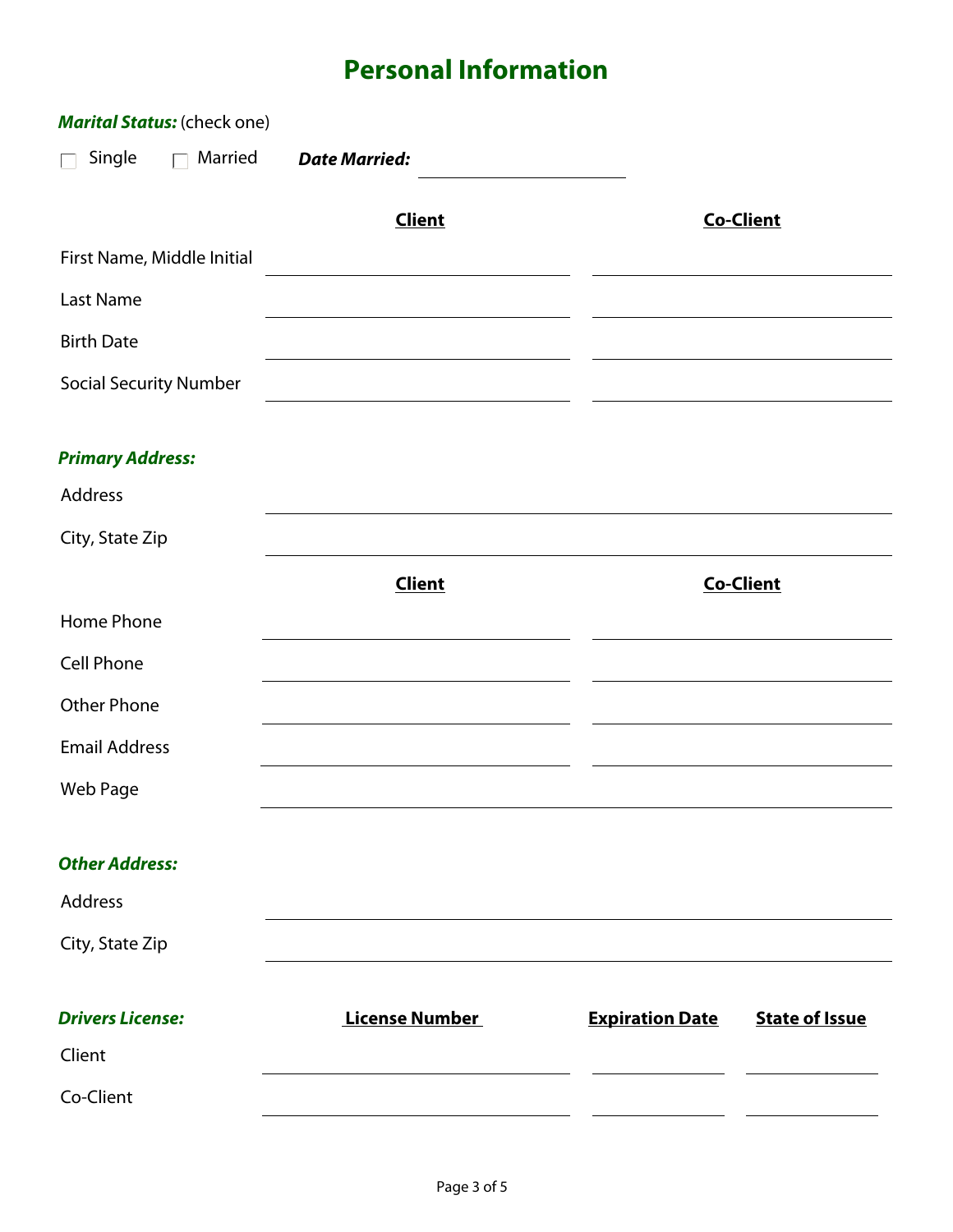## *Employment:*

| <i><b>Employment:</b></i>    | <b>Client</b>                                                                                      | <b>Co-Client</b> |
|------------------------------|----------------------------------------------------------------------------------------------------|------------------|
| Employer                     |                                                                                                    |                  |
| Occupation                   |                                                                                                    |                  |
| <b>Work Address</b>          |                                                                                                    |                  |
| City, State Zip              |                                                                                                    |                  |
| Phone                        |                                                                                                    |                  |
| Fax                          |                                                                                                    |                  |
| <b>Email Address</b>         |                                                                                                    |                  |
| expect to have accomplished? | In one year from now, looking back on your relationship with your financial advisor, what will you |                  |
|                              | Is there a family history of health issues such as Alzheimer's, Parkinson's, etc?                  |                  |
|                              |                                                                                                    |                  |